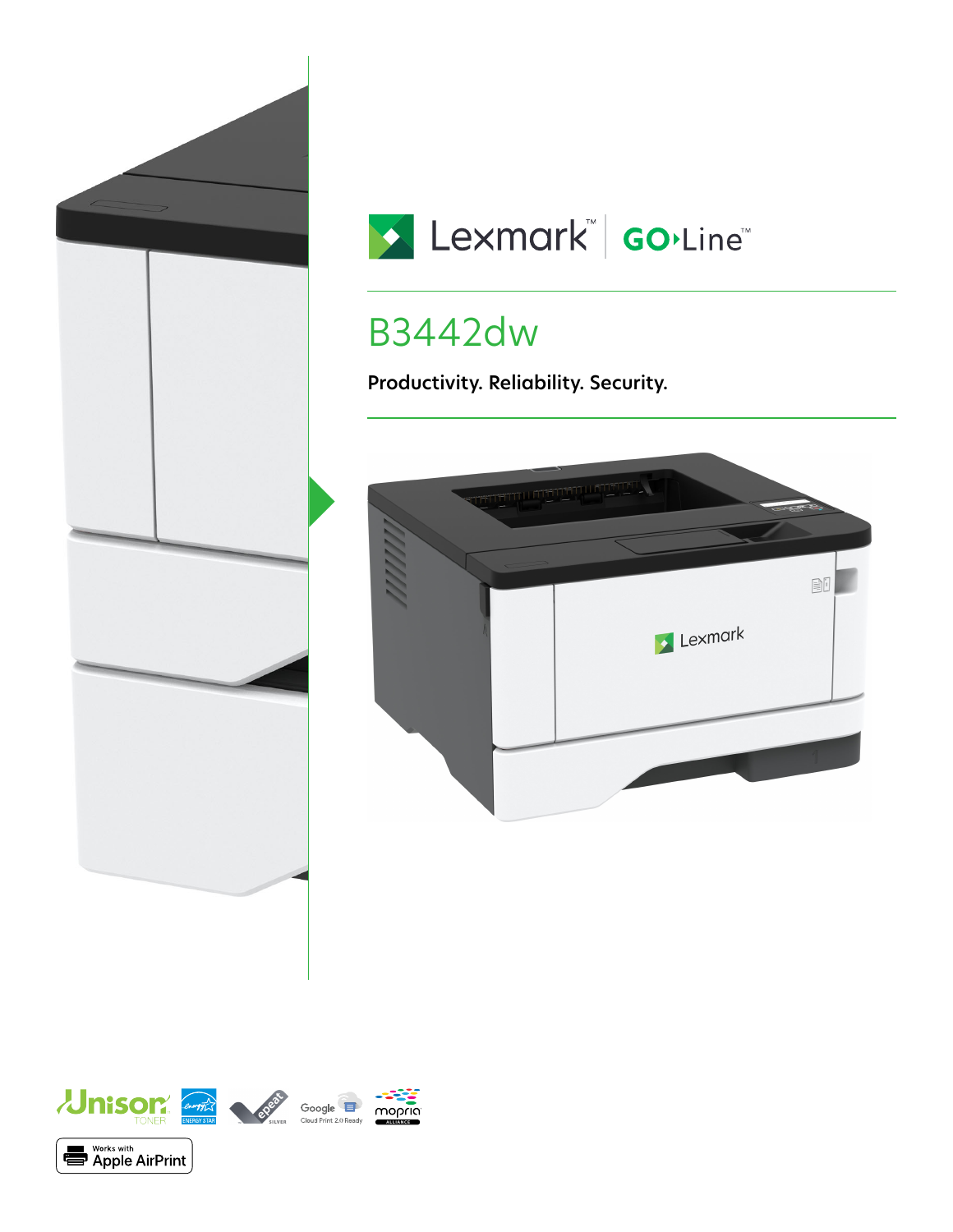#### B3442dw

Light, compact, and fast, the B3442dw supports output up to 42 pages per minute\* with wired and wireless connectivity. Available Extra High Yield Unison™ toner prints up to 6,000 pages\*\* and optional 550-sheet tray support longer print runs. A 1-GHz multi-core processor powers through big jobs, while Lexmark full-spectrum security helps protect sensitive information.

### **Speedy, compact printing**

- Get monochrome output at up to 42 pages per minute\*, with a first page as fast as 5.9 seconds.
- Tackle your printing workload with the power of a 1-GHz dual-core processor and 256 MB of memory.
- Compact dimensions of 8.7 inches high x 14.5 inches wide x 14.3 inches deep (222 mm high x 368 mm wide x 363 mm deep) helps it fit almost anywhere.

### **Connect and control**

- Connect via Wi-Fi, Ethernet, or USB.
- Simplify mobile printing via Lexmark Mobile Print app, as well as Google Cloud Print, Mopria® and AirPrint technologies.
- Two-line display lets you configure, interact with, and monitor vital system information.

## **Sustained output, enduring quality**

- Available Extra High Yield Unison™ toner provides up to 6,000 pages\*\* of output for more printing and less downtime.
- Optional paper tray increases total input capacity to 900

sheets to support longer print runs and enhanced media flexibility.

 Steel frame and lifetime imaging components mean long life and minimal maintenance.

#### **Robust, built-in security**

- Lexmark's full-spectrum security architecture helps keep your information safe—in the document, on the device, over the network, and everywhere in between.
- A range of embedded features harden the device against attacks.
- Standard Confidential Print feature helps ensure output security via simple PIN.

#### **Save paper, save energy**

- Automatic two-sided printing is standard.
- Built-in energy-saving modes help support ratings of EPEAT® Silver and ENERGY STAR® certified.
- The Lexmark Cartridge Collection Program (LCCP) and Lexmark Equipment Collection Program (LECP) minimize waste and support recycling (availability varies by country).

Print speeds measured in accordance with ISO/IEC 24734 (ESAT). For more information see: www.lexmark.com/ISOspeeds. \*

Average continuous mono declared yield in one-sided (simplex) mode up to this number of pages in accordance with ISO/IEC 19752. Actual yield will vary considerably based upon many factors. See www.lexmark.com/yields for more information. \*\*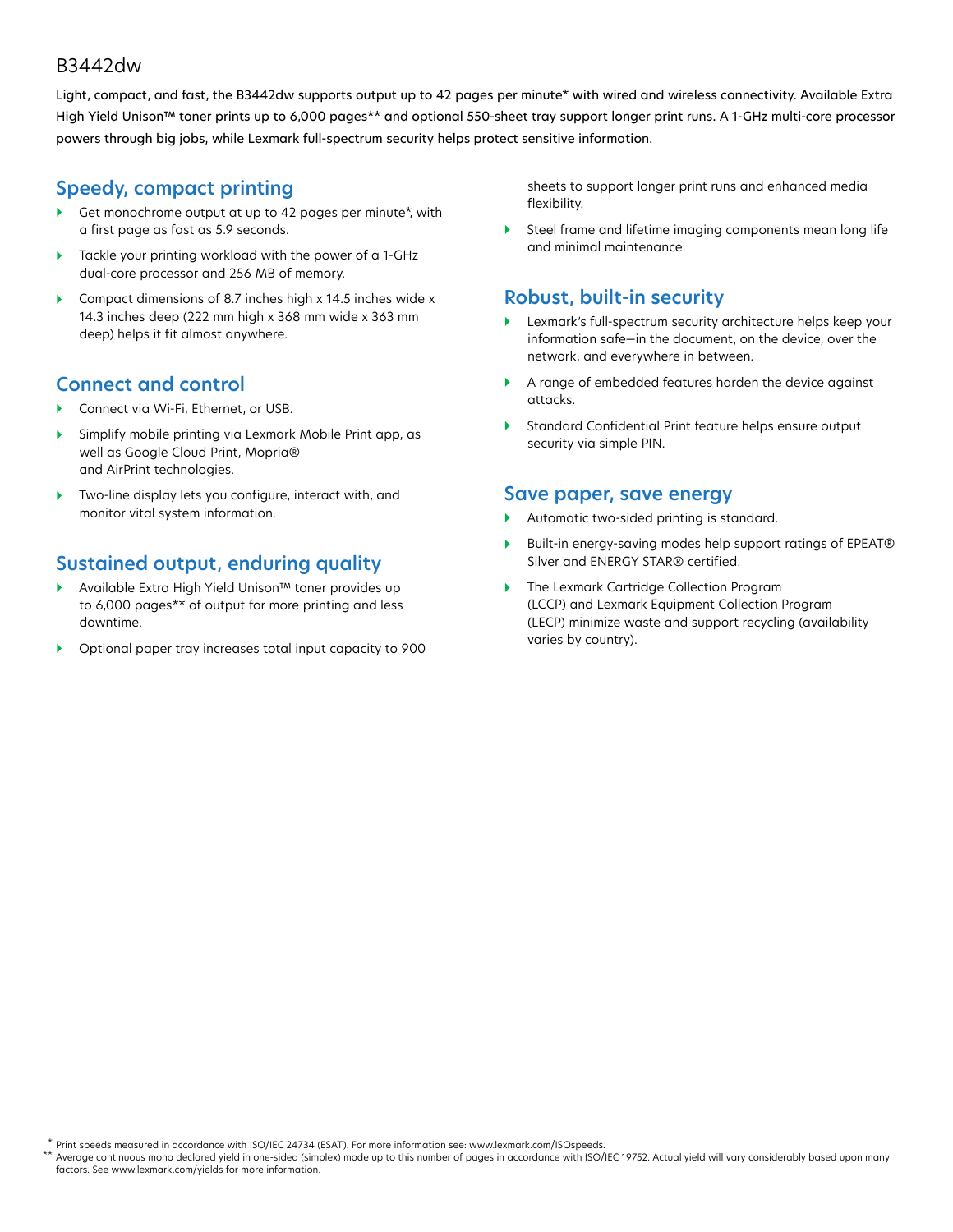

- 1 Printer with 2-line display 8.7 x 14.5 x 14.3 in. 222 x 368 x 363 mm
- 2 100-Sheet multipurpose feeder Dimensions included as part of base model

3 250-Sheet tray Dimensions included as part of base model





Supports one optional 550-sheet tray.<br>All measurements are shown as height x width x depth. For more information about supported configurations, refer to the Printer, Option and Stand Compatibility Guide at<br>http://www.lexm